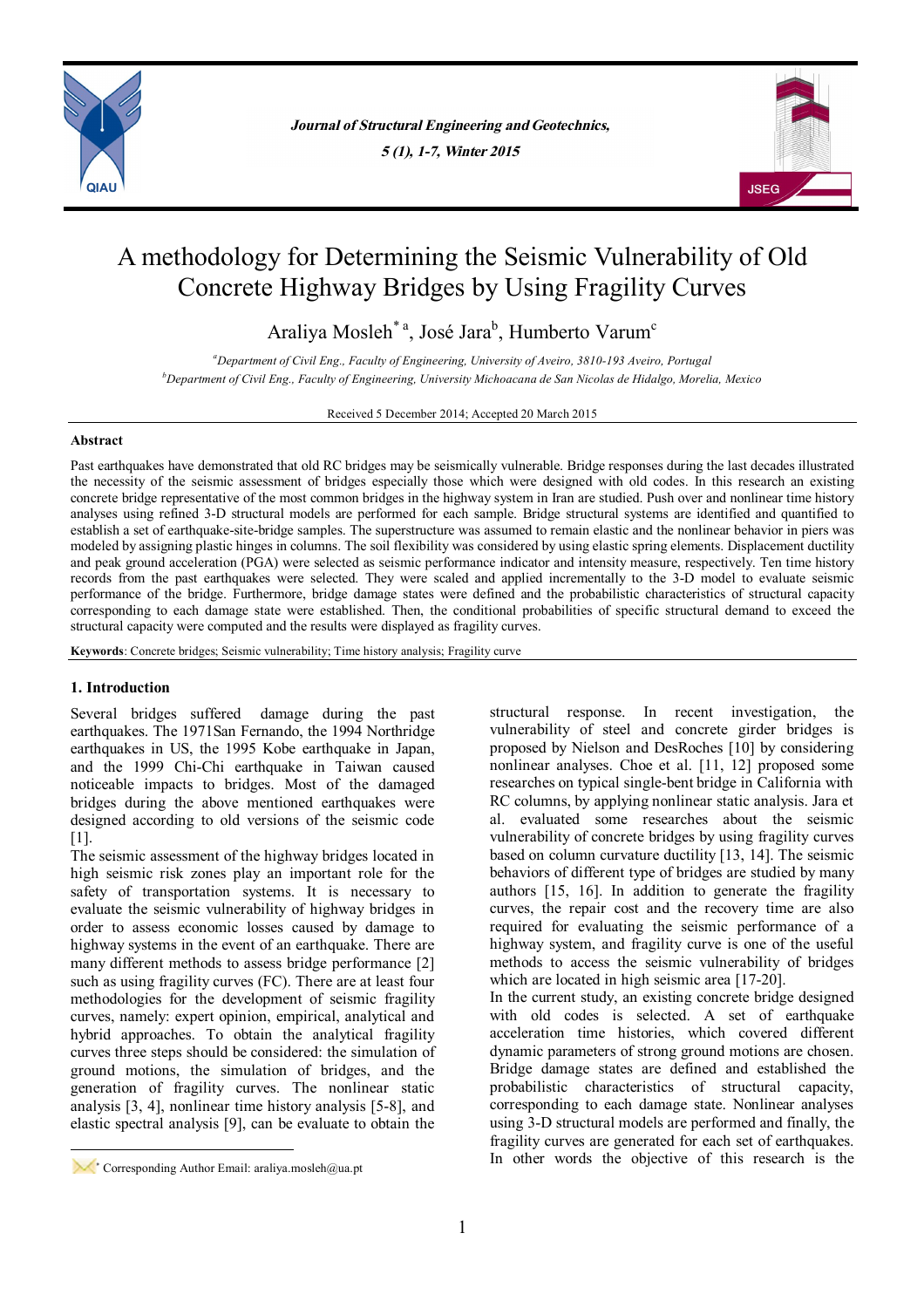evaluation of the seismic performance of old concrete bridges by assessing seismic fragility curves.

# **2. Description of the Bridge**

A typical RC highway bridge located in Iran was selected for generating the fragility curves. Although the characteristics of all types of bridges are not available, one of the most common highway bridge structure found in Iran is considered. Previous researchers have illustrated that single span bridges are seismic resistant structures; therefore these types of bridges are not considered in this study [21]. Brief descriptions of the bridge type, as a representative of most common bridges in Iran, is provided below**.**

2.1 Multi-span simply supported precast concrete girder bridge

The typical multi-span simply supported bridge with concrete girders (MSSS-CG) considered in this paper. The bridge has six spans and five frame type column bents with the overall length of 120 m. Each bent has three columns and the superstructure is composed by RC slabs supported on five precast concrete girders. The span length and the bridge width are 32m and 16m, respectively. The column heights of the piers are 15m and 18m. The columns rested on two circular pile caps with diameter of 4.2 and 3.4 m, respectively. The nominal gap between deck and abutment is 150 mm and the nominal gap between span decks is 100 mm. The concrete girders are supported on elastomeric type bearings.

#### **3. Analytical Models**

The bridges model was created using the Sap2000 software [22]. The superstructure is expected to remain elastic under the seismic loads applied [23], so these elements were modeled using elastic frame elements (girders), and shell elements (slab). The abutments were modeled as elastic springs by taking into account the Caltrans and FHWA recommendations [24, 25]. The soilstructure interaction was considered using the FHWA proposal [25] and Priestley proposal [26].

Push-over and time history analyses in two orthogonal directions were conducted to evaluate the seismic vulnerability of the bridge. Figure 1 presents the results of the pushover analyses in longitudinal and transverse directions. As depicted in Figure 1 the first exceedance of yield displacement occurred at base shear 812 kN and 1592 kN for longitudinal (X) and transversal (Y) direction respectively. The corresponding displacements for mentioned values are 0.15 m and 0.17 m for X and Y respectively. It is noteworthy that the bridge is stiffer in transversal direction, while in longitudinal direction it is more flexible. Results show that the initial stiffness in transversal direction is more than longitudinal direction.



Figure 1. Capacity curves in longitudinal and transversal directions of the MSSS-CG bridge.

#### **4. Seismic Damage Limit States**

To generate the reliable fragility curves, bridge damage limit states (LS) have a significant importance. These curves describe the probability of reaching or exceeding each damage state given the level of ground motion, which can be developed empirically and analytically. One of the main sources of uncertainty occupied in the fragility curves is bridge damage states. Figure 2 shows the previous research work and codes on seismic vulnerability assessment of existing bridges. As can see in Figure 2 most of the researches are in USA, and the lack of investigation in Iran shows the significant of vulnerability of bridges in this area. The statistical shows the distribution of some of the important attributes of the limit states which are determined considering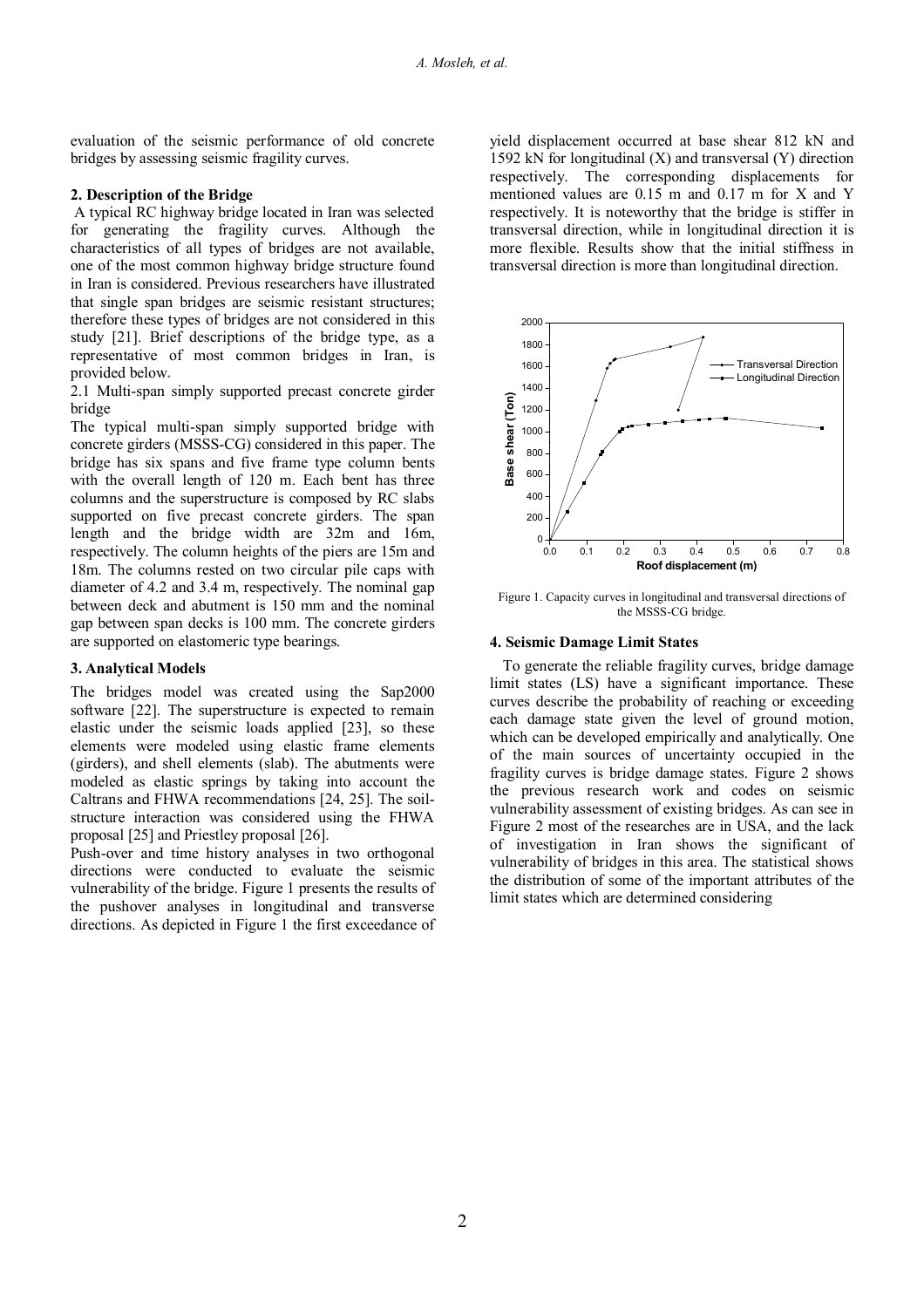

Figure 2. Previous research work and codes on seismic vulnerability assessment of existing bridges, (adaptation from http://www.guardian.co.uk/environment/damian-carrington-blog/2011/oct/26/climate-change-developing-country-impacts-risk#).

the associated previous inventory data. Histograms of the investigated attributes are obtained and presented in the following figures.

Figure 3 presents the comparison of limit states between codes and researchers. Previous investigation (based on 38 documents) illustrates that most of the researchers and codes used 4 limit states namely: Slight, Moderate, Extensive and Complete. Five damage states are employed by previous researchers as follows: No damage, Slight, Moderate, Extensive and Complete. However there is not much difference between 4 and 5 LS. The LS which is called No damage can be skipped, since it only represents the elastic zone of behavior.



Figure 3. Comparative of limit states between codes and researchers.

Figure 4 provide the comparison of LS in terms of quality and quantity. Qualitative description of five damage states are determined for bridge by HAZUS (which is shown in Table 1 [27]) and Iran codes [28]. However Caltrans [25] consider both qualitative and quantitative. Hwang et al. [6] defined four damage states according to the flexural capacity of the columns. Priestley et al. [26] considered two structural limit states, which are serviceability and damage control.



Figure 4. (a) Qualitative and (b) quantitative comparative of limit states between cods and researchers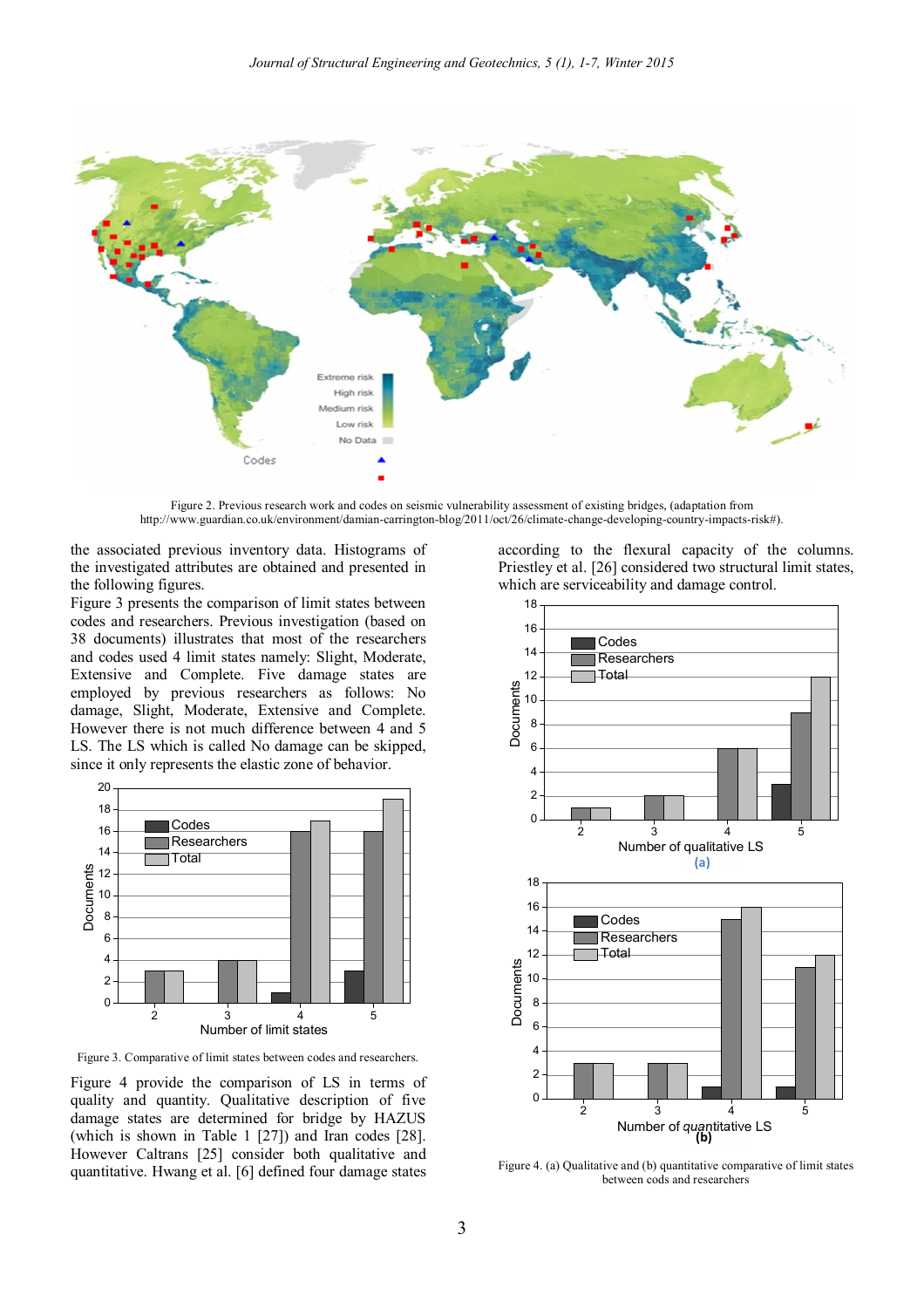. Table 1. Description of bridge damage states, taken from HAZUS [27].

| Damage states       | Description                                                                                                                                                                                                 |  |  |  |
|---------------------|-------------------------------------------------------------------------------------------------------------------------------------------------------------------------------------------------------------|--|--|--|
| No damage (N)       | No damage to a bridge.                                                                                                                                                                                      |  |  |  |
| Slight/minor        | Minor cracking and spalling to the                                                                                                                                                                          |  |  |  |
| $\text{damage}$ (S) | abutment, cracks in shear keys at<br>abutments, minor spalling and cracks at<br>hinges, minor spalling at the column<br>(damage requires no more than<br>cosmetic repair) or minor cracking to<br>the deck. |  |  |  |
| Moderate            | Any column experiencing moderate                                                                                                                                                                            |  |  |  |
| damage (M)          | cracking and spalling (column<br>structurally still sound), any connection<br>having cracked shear keys or bent<br>bolts, or moderate settlement of the<br>approach.                                        |  |  |  |
| Extensive           | Any column degrading without                                                                                                                                                                                |  |  |  |
| damage $(E)$        | collapse (column structurally unsafe),<br>any connection losing some bearing<br>support, or major settlement of the<br>approach.                                                                            |  |  |  |
| Complete            | Any column collapsing and connection                                                                                                                                                                        |  |  |  |
| damage $(C)$        | losing all bearing support, which may<br>lead to imminent deck collapse.                                                                                                                                    |  |  |  |

Different researchers emphasize on the different properties of the bridge elements by considering the epistemic uncertainties. In previous studies, as shown in Figure.5 four different approaches are considered for the seismic damage assessment and the seismic fragility analysis of the bridges. In the first approach the material properties are considered by researchers to quantify the bridge response. Priestly [26] and Kowalsky [29] proposed a strain limit in their studies, Kawashima [30] in Japan provided a quantitative strain and ductility limit corresponding to the three damage levels; however, Hose [31] considered crack width in his studies. In the second approach, the bridge seismic damage was evaluated by defining damage states and using Moment-Curvature Relationships, which is identified with the label "section" in Figure 5 In the third approach damage limit states were defined to assess the overall seismic damage of the bridges and fragility curves were determined (label "element") in Figure 5 For this purpose, damage states were defined using an engineering demand parameter as the displacement ductility ratio of columns [6,13,14]. In the last one some other limit states were considered in damage index [32] or compared by cost [33]. Previous studies proposed different damage indexes; however, the displacement ductility is the most common one. In this study, based on the study of Hwang et al. [6], the displacement ductility ratio of the column is used to assess the limit states namely: 1 for slight damage, 1.23 for moderate damage, 1.79 for extensive damage and 4.79 for complete damage.



Figure 5. Comparative of approaches to assess the bridge damages in previous studies.

# **5. Time History Analyses**

#### *5.1 Ground Motion Selection*

One of the important tasks to generate fragility curves is selection of input motion parameters. The intensity of the earthquake is described by a commonly used index PGA (peak ground acceleration). However, it should be noted that a severe structural damage is not duo to large PGA. Other indexes, e.g., (PGD) peak ground displacement, (PGV) peak ground velocity, (SI) spectrum intensity [34], (Td) time duration of strong motion [35], (D) distance to epicenter, and spectral characteristics, can be effective in damage estimation [36]. In this paper, ten seismic records from earthquakes with moment magnitude in the range of 6.5 and 7.5 are selected. Based on these data the ground motion records have two horizontal orthogonal components. The accelerograms are obtained from the PEER Strong Motion Data base [37]. The selected earthquake ground motions are presented in Table 2.

# *5.2 Seismic Fragility Analysis of the Bridge*

The analytical fragility curve generated in this paper is based on pushover and time history analyses. First, a bridge is presented by analytical model by considering inelastic behavior for columns and elastic behavior for deck. Second, earthquake ground motion with different characteristic magnitudes, epicentral distance, and similar faulting mechanisms is selected. Third the nonlinear time history analysis is developed, by considering displacement ductility for the columns as limit stats. Finally, the individual fragility curves can be generated by using the probabilistic seismic demand model obtained by regression analysis on the simulated damage data.

The fragility curves of a bridge display the conditional probability that the structural demand exceeds the structural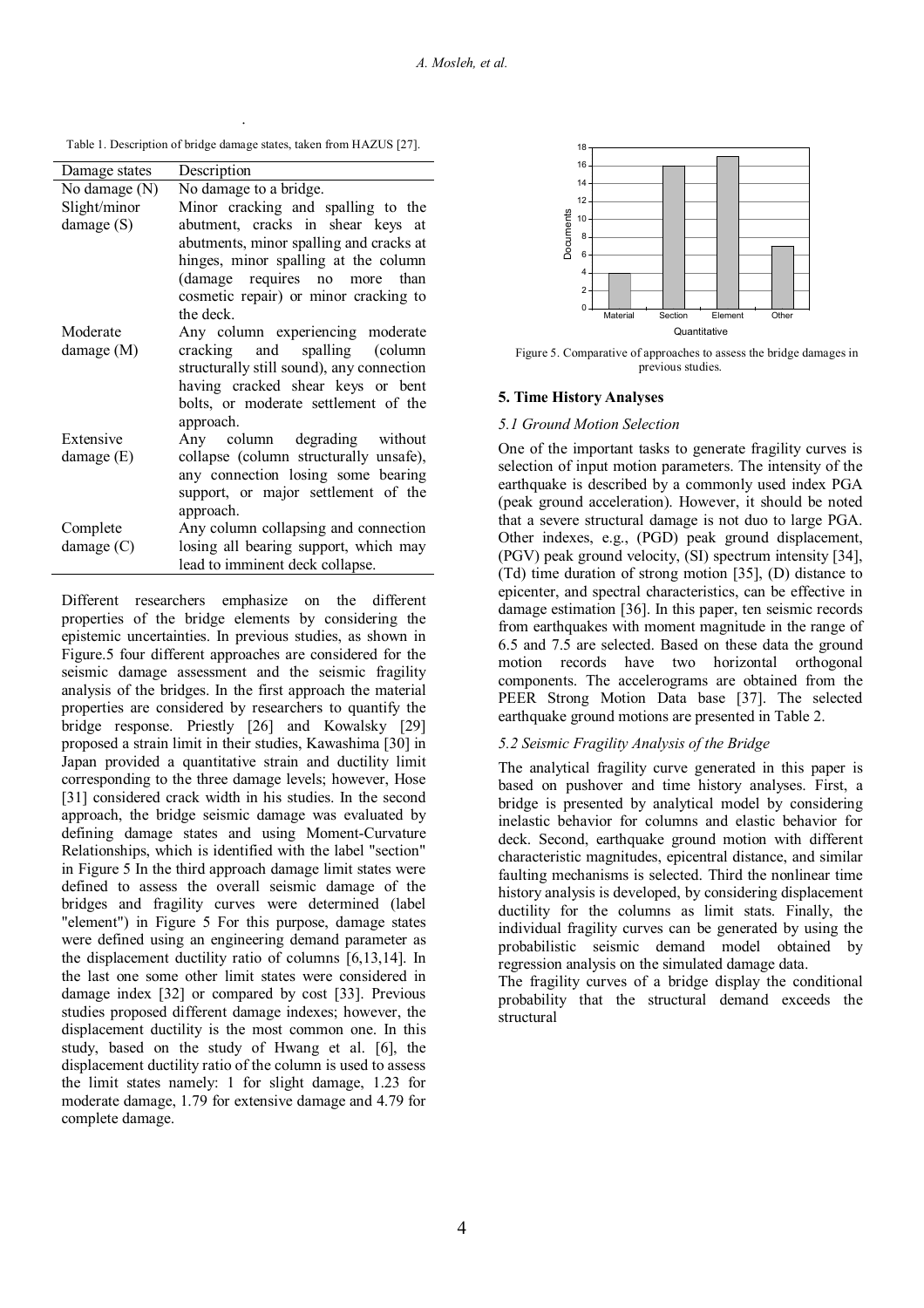| Earthquake                | PGA(g) | M    | D(KM) | Year |
|---------------------------|--------|------|-------|------|
| Loma Prieta               | 0.644  | 6.9  | 7.2   | 1989 |
| Duzce                     | 0.0917 | 7.14 | 13.71 | 1999 |
| Kocaeli, Turkey           | 0.376  | 7.4  | 33.2  | 1999 |
| Northridge                | 0.568  | 6.7  | 40.7  | 1994 |
| Tabas                     | 0.406  | 7.4  | 20.6  | 1978 |
| Manjil                    | 0.505  | 7.4  | 40.4  | 1990 |
| Manjil                    | 0.184  | 7.4  | 84.0  | 1990 |
| <b>Superstition Hills</b> | 0.793  | 6.5  | 7.5   | 1987 |
| San Fernando              | 0.699  | 6.6  | 11.8  | 1971 |
| Calderan –Turkey          | 0.064  | 7.2  | 55.65 | 1976 |
|                           |        |      |       |      |

Table 2. Some important parameters of the selected ten earthquake ground motions [37].

capacity. The structural response and damage state are quantified to various levels of ground shaking. The probability that the bridge demands exceeds the structural capacity can be computed as an equation (1).

$$
Pf = P\left[\frac{S_d}{S_c}\right] \ge 1\tag{1}
$$

Figure 6. Regression of the probabilistic seismic demand model of the concrete bridge.

where Pf is the probability of reaching or exceeding a specific damage state, Sd is the structural demand and Sc is the structural capacity. Pf can be described by a lognormal distribution, assuming that the seismic demand and the structural capacity are log-normally distributed. Using this distribution and including the capacity and demand uncertainties,

$$
Pf = \Phi \left[ \frac{S_d / S_c}{\sqrt{\beta_d^2 + \beta_c^2}} \right]
$$
 (2)

where Φ is the standard normal distribution function, *βc* is the logarithmic standard deviation for the capacity, and *βd* is the logarithmic standard deviation for the demand. Figure 6 shows the results of probabilistic seismic demand model for the mentioned bridge having R2 value equal to 0.7284. The median value and dispersion values which are shown in Table 3 of the cumulative lognormal probability distribution function are obtained by considering the leastsquares technique to the exceedance probability points. Figure 7 shows the fragility curves for the multi-span simply supported bridge with concrete girders in transversal direction. It is seen in Figure 7 that the separation between fragility curves of the moderate and extensive limit states are much greater than slightmoderate and extensive-complete states. It means that the vulnerability of mentioned bridge for slight and moderate states is close to each other. It can be seen the same trend for extensive and complete states.

#### Table 3. Fragility curve parameters of concrete bridge.



#### **6. Conclusions**

Fragility curves can be a useful tool to anticipate the intense of probable damages of bridge structures. The aim of study in vulnerability assessment of bridges is to know how to retrofit bridges and plan for disaster response, estimate of money loss, and how to evaluate of loss functionality of highway transportation systems. This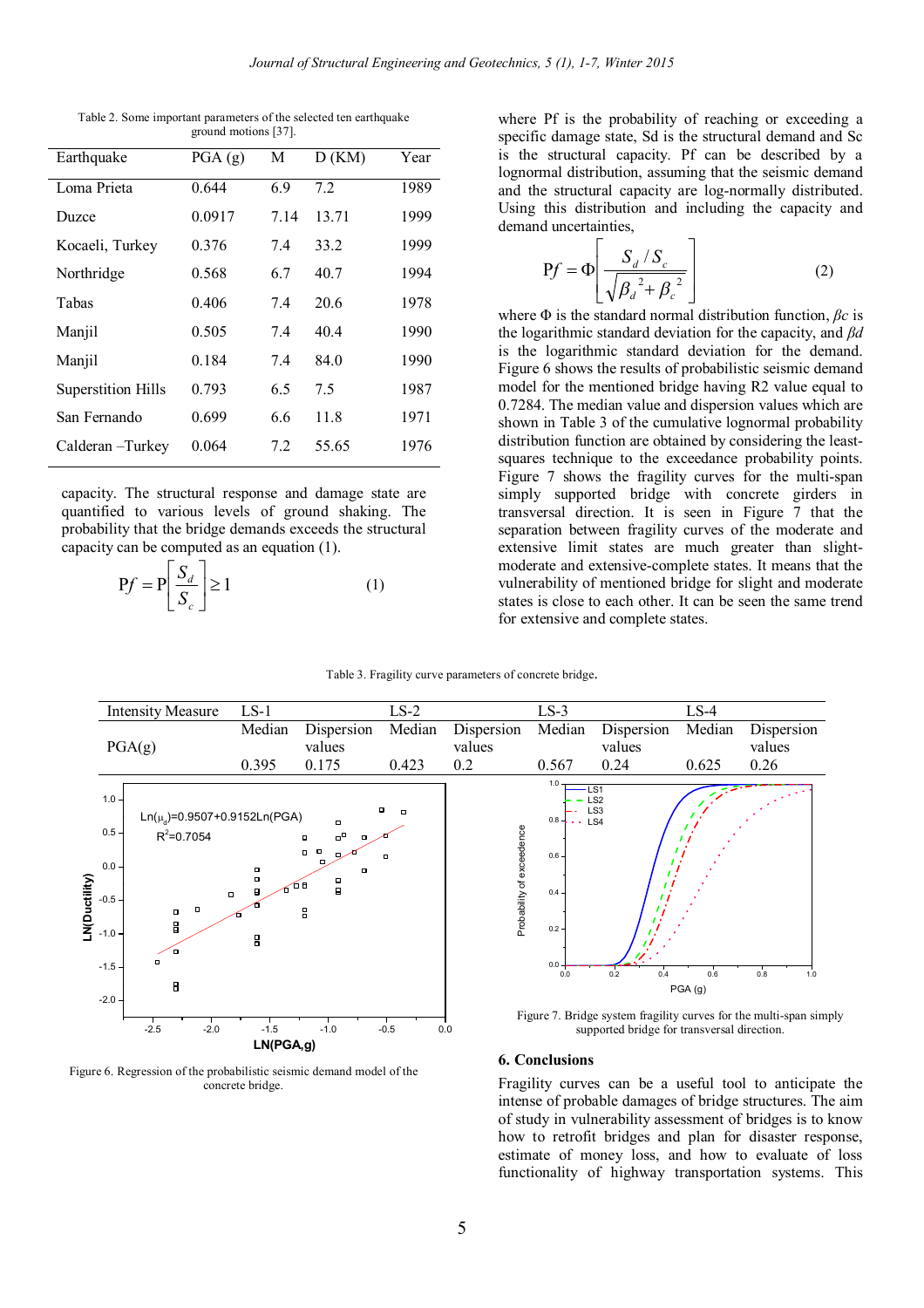study presents the generation of fragility curves for one of the most common bridge typologies in Iran, which is designed with old codes. To achieve the goal, push-over and nonlinear time history analyses, with non-linear 3D models, were carried out using SAP2000 software. Earthquake records from some major event e.g., the 1989 Loma perita, the 1995 Kobe, the 1994 Northridge, and some earthquake which were recorded in Iran namely: the 1990 Manjil, the 1978 Tabas, were selected to input ground motion. Analytical fragility curves for mentioned bridge were obtained with respect to the peak ground acceleration in transversal direction. Both nonlinear push over and time history analyses were performed to generate fragility curves by considering displacement ductility for columns. The conclusions of the study were summarized as follows:

It is noteworthy that the bridge is stiffer in transversal direction, while in longitudinal direction it is more flexible. Results show that the initial stiffness in transversal direction is more than longitudinal direction. This difference is duo to the frame system which is caused resistance in this direction.

Based on previous investigation (38 documents which were studied in this paper) illustrates that most of the researchers and codes used 4 limit states namely: Slight, Moderate, Extensive and Complete. The limit states of behavior were defined according to the column displacement ductility ratios. In addition, the fragility curves are generated, by modeling the bridge in the transversal direction. The vulnerability assessment of the bridge could be improved by modeling the bridge in two directions, and perform the fragility curves in longitudinal and transversal directions. The columns were the structural element analyzed in this study; future studies should include additionally the bearings, abutments and the foundation.

# **References**

- [1] Varum H., Sousa R., Delgado W., Fernandes C., Costa A., Jara J., Jara M.and lvarez J., Comparative structural response of two steel bridges constructed 100 years apart, Structure and Infrastructure Engineering, 1–13, 2009.
- [2] Nicknam A., Mosleh A. and Hamidi H., Seismic Performance Evaluation of Urban Bridge using Static Nonlinear Procedure, Case Study: Hafez Bridge, Procedia Engineering, Volume 14, Pages 2350-2357, 2011.
- [3] Mander J.B.and Basoz N., Seismic fragility curve theory for highway bridges, Technical Council on Lifeline Earthquake Engineering Monograph, ASCE, New York (NY), vol. 16, p. 31–40, 1999.
- [4] Shinozuka M., Feng M.Q., Kim H.and Kim S., Nonlinear static procedure for fragility curve development, Journal of Engineering Mechanics, ASCE, 126(12):1287–95, 2000.
- [5] Shinozuka M., Feng M.Q., Lee J.and Naganuma T., Statistical analysis of fragility curves, Journal of Engineering Mechanics, ASCE, 126(12):1224–31,2000.
- [6] Hwang H., Liu J.and Chiu Y., Seismic fragility analysis of highway bridges, Center for Earthquake Research and Information, The Universityof Memphis, Memphis (TN), 38152,2001.
- [7] Karim K.R. and Yamazaki F., Effect of earthquake ground motions on fragility curves of highway bridge piers based

on numerical simulation, Earthquake Engineering and Structural Dynamics, 30:1839–56,2001.

- [8] Foti D., Ivorra S. and Bru D., Analysis of a metallic pedestrian bridge under dynamic human loads in pre and post reinforcement phases, INTERNATIONAL JOURNAL OF MATHEMATICAL MODELS AND METHODS IN APPLIED SCIENCES, Vol. 7, 2013.
- [9] Hwang H., Jernigan J.B. and Y. Lin, Evaluation of seismic damage to memphis bridges and highway systems, Journal of Bridge Engineering, ASCE, 5(4):322–30, 2000.
- [10] Nielson B.G. and DesRoches R., Seismic fragility methodology for highway bridges using acomponent level approach, Earthquake Engineering and Structural Dynamics, 36, 823–39, 2007.
- [11] Choe D., Gardoni P., Rosowsky D.and Haukaas T., Probabilistic capacity models andseismic fragility estimates for RC columns subject to corrosion, Reliability Engineeringand System Safety, 93, 383–93,2008.
- [12] Choe D., Gardoni P., Rosowsky D.and Haukaas T., Seismic fragility estimates for reinforcedconcrete bridges subject to corrosion, Structural Safety, 31, 275–83, 2009.
- [13] Jara J.M., Galva A., Jara M.and Olmos B., Procedure for determining the seismic vulnerability of an irregular isolated bridge, Structure and Infrastructure Engineering, 1–13, iFirst article, 2011.
- [14] Jara J.M., Galva A., Jara M. and Olmos B., Procedure for determining the seismic vulnerability of an irregular isolated bridge, Structure and Infrastructure Engineering: Maintenance, Management, Life-Cycle Design and Performance Volume 9, Issue 6,2013.
- [15] Fiore A., Foti D., Monaco P., Raffaele D. and Uva G., An approximate solution for the rheological behavior of nonhomogeneous structures changing the structural system during the construction process, Engineering Structures 46, 631–642, 2013.
- [16] Foti D. and Monaco P., Dynamic response of a bridge deck with one torsional degree of freedom under turbulent wind, Wind and Structures, Vol. 3, No. 2, 117-132, 2000.
- [17] Jara J.M., Galva A., Jara M. and Olmos B., Strength and stiffness parameters of isolation systems for bridges with irregular pier heights, 15WCEE, Lisboa,Portugal, 2012.
- [18] J.M. Jara, M. Jara, B. Olmos, D. Villanueva, H. Varum, Expected seismic performance of irregular isolated bridges, Bridge Maintenance, Safety, Management, Resilience and Sustainability – Biondini & Frangopol (Eds), London, ISBN 978-0-415-62124-3,2012.
- [19]Jara J.M., Jara M., Hernández H., Olmos B.A., Use of sliding multirrotational devices of an irregular bridge in a zone of high seismicity, Accepted to be published in KSCE Journal of Civil Engineering,2012.
- [20]Jara J.M., Jara M., Olmos B., Galván A., Procedure for determining the seismic vulnerability of an irregular isolated bridge, Structure and Infrastructure Engineering. DOI: 10.1080/15732479.2011.576255, 1-13, 2011.
- [21]Choi E., Seismic analysis and retrofit of mid-America bridges, Ph.D. Thesis, Department of Civil and Environmental Engineering, Georgia Institute of Technology, Atlanta (GA), May 2002.
- [22]CSI. SAP2000 V-14. Integrated finite element analysis and design of structures basic analysis reference manual. Berkeley (CA, USA): Computers and Structures Inc, 2009.